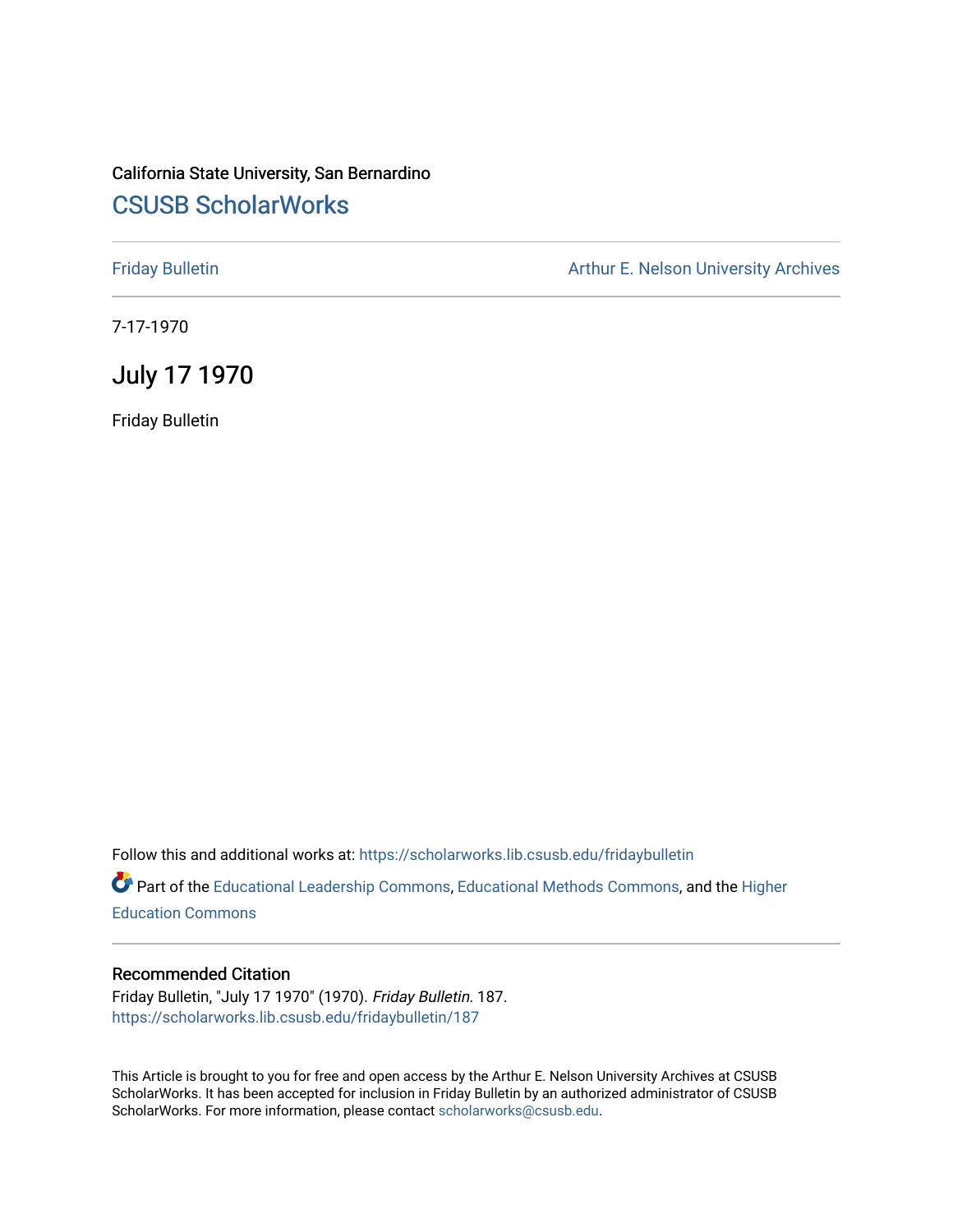

**The BULLETIN July 17, 1970** 

**FALL.1970,ADMISSION NOW CLOSED TO ALL BUT GRABS AND RETURNING STUDENTS** 

**v-**

**Application for admission to the College for the 1970-71 Fall Term is now closed to all but graduates and returning students.** 

**Graduate students will be cut off from applying for admission when their numbers reach 250. Returning students include any person previously enrolled at the College for classes other than during summer sessions.** 

**1970-71 CATALOG DUE** 

**FROM PRINTER NEXT WEEK pected to be received from the State The College's 1970-71 Catalog is ex-Printer some time during the last week of July.** 

**The Publications office will distribute the Catalog to oncampus personnel. Students and prospective students must purchase their copies, according to state regulation. They will be available for purchase at the Bookstore at \$1.05 per copy.**  \* \* \*

**CSCSB CREDENTIAL Dr. Robert West, Chairman of the Department PROGRAM RECEIVES of Education, has been notified by the State FIRST ACCREDITATION Department of Education that the College's Teacher Credential Program has been granted an initial accreditation of two years out of a possible 3—year maximum.** 

**The accreditation was based on a report compiled by a sixmember Department of Education team who visited the campus last November to evaluate the College's Elementary Credential, Secondary Credential and Elementary Intern Programs.** 

**Five hundred students are currently enrolled in the Credential Program.**  *•k if 'k* 

**"SUDDENLY LAST SUMMER" A 1936 period play, Tennessee Williams' BEGINS RUN NEXT WEEK "Suddenly Last Summer" will begin its three-night run on campus next Thursday, July 23, in the Little Theater.** 

**In a plot dealing with a young girl who tries to re-establish (Continued on Page 3)**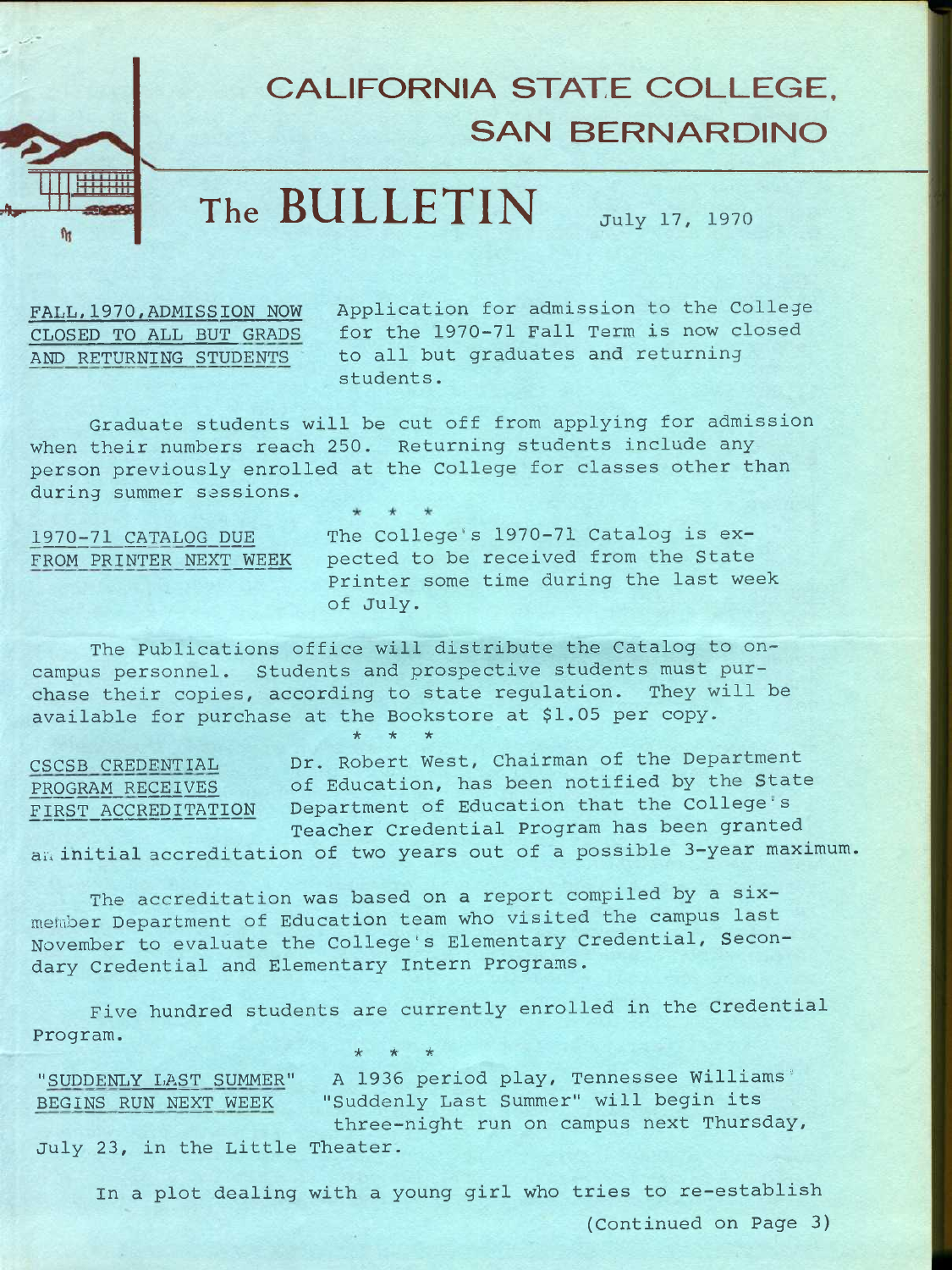**"HOSPITAL" COMING "Hospital," the last of the four Wiseman film NEXT WEDNESDAY series to be shown on campus this summer, will be screened Wednesday, July 22,at 11:10 a.m.** 

**in PS-10, The documentary on Metropolitan Hospital in Manhattan's Black and Puerto Rican ghetto has been called one of "the most urgent and intelligent and socially significant American documentaries of the decade." Admission is free of charge.**  \* \* \*

**CSC OUTSTANDING The College Board of Trustees has named the re-PROFESSORS NAMED cipients of 1970 Outstanding Professor Awards. They are Dr. Peter Koestenbaum, Professor of Phil-**

**osophy at San Jose State College, and Dr. Joseph Casanova Jr., Professor of Chemistry at Cal State, Los Angeles. They will receive \$1,000 awards from the CSC Foundation.** 

 $\star$ 

**CENTER REQUESTS Frazee Community Center has asked the College for BOOK DONATIONS help in obtaining books of all kinds (paper or hard-back on all subjects, for ages 15-24)for the** 

**Center's recreational area. A box is located outside the College Relations office for collecting the books. Muner Hanafi, student, is in charge of the book drive.** 

**TRUSTEES APPOINT The CSC Board of Trustees appointed presidents TWO SC PRESIDENTS of two colleges at their last meeting: At Fresno State Norman A. Baxter, that college's** 

**Academic Vice President, was appointed President. John H. Bunzel, Chairman of the Political Science Department at San Francisco State College, was appointed President of San Jose State College.** 

ASSISTANT E.O.P. George A. Meneses has been appointed Assistant **DIRECTOR NAMED Director of the Educational Opportunity Program, President John M. Pfau announced.** 

**In the new position Mr, Meneses will aid Director Larry Johnson in working with students from culturally or educationally disadvantaged environments. He is a graduate of Lincoln High School in Los Angeles, earned his A,A. from East Los Angeles Junior College and his B.A. in physical education from Cal State, LA. Mr. Meneses is presently a San Bernardino High School teacher. Prior to this he taught physical education at San Bernardino High and science at Eisenhower High School in Rialto.** 

**He will arrive on campus around the first of August.** 

**FACULTY WIVES AWARD Diane Pelletier has been named recipient of FIRST SCHOLARSHIP the first CSCSB Faculty Wives Scholarship. Miss Pelletier, senior French major, who was** 

**awarded the scholarship for her superior academic record, also received a scholarship from the Riverside Foundation.** 

**'5^ 'iAj'**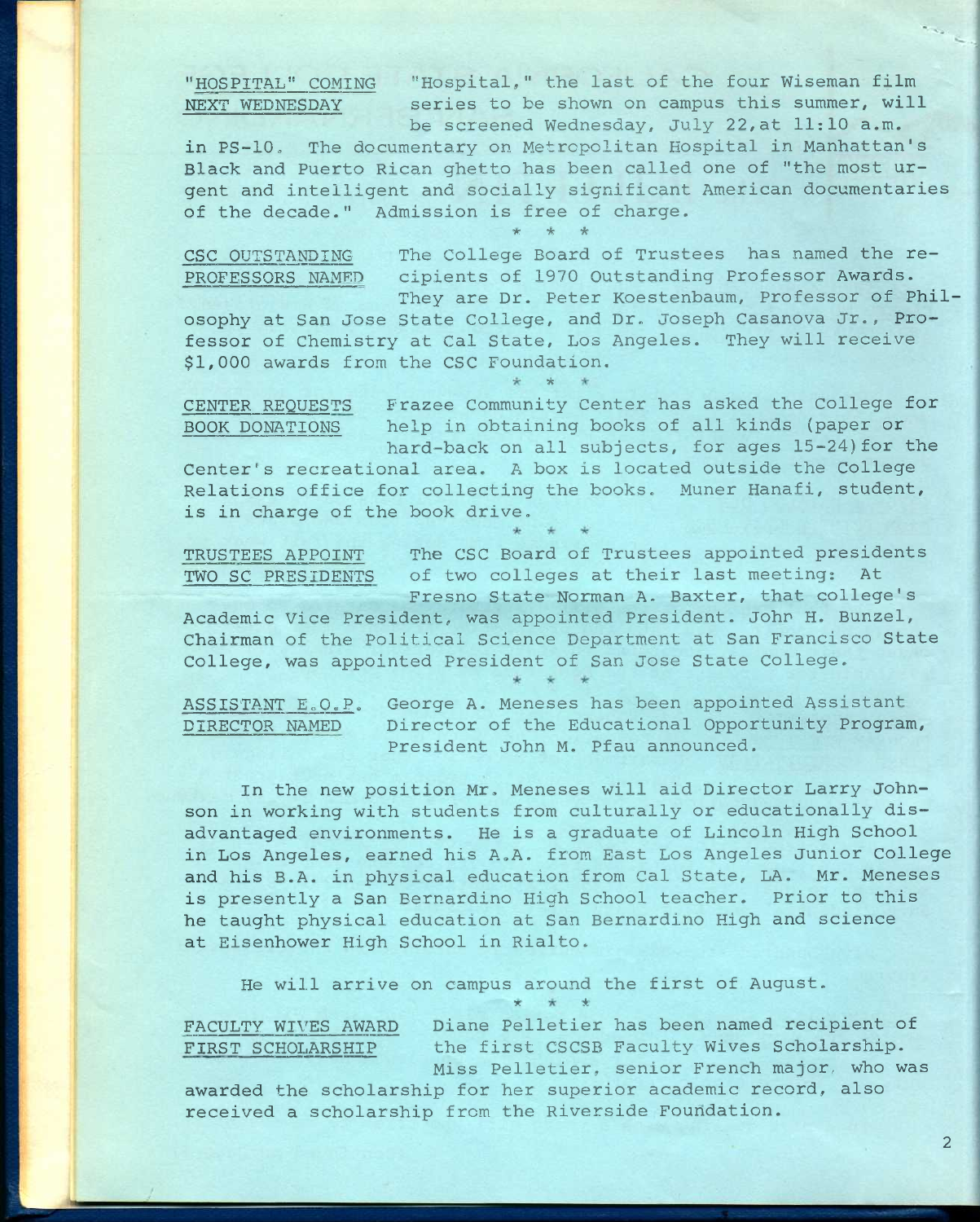"SUDDENLY LAST SUMMER"

(Cont'd) her sanity after withessing a killing of unbelievable horror,

the author shows the cannibalism of every individual win every level, of life. Wazcoraing to Director William Slout.

Dr. Slout is directing a cast of seven, (headed by Bonny Espeseth, Paul Boggan and Joan Wing in the Summer Theater production. Others/inithe cast are Sandi Gustin, Diana Knapp, Robert Forshay and Patty Balleria.

Other performances will continue on Friday and Saturday,  $Ju/\sqrt{24}$  and 25. Curtain time is 8:15 p.m.

Tickets are on sale in C-102. Prices: \$.75 for studerts faculty and staff and \$1.50 for general admission.

Beginning at midnight tonight there will TEMPORARY UTILITY be a shut-down of the heating and air-SHUT-DOWN DUE FOR SCIENCE BUILDINGS conditioning systems in the two science buildings and animal house. It is expec-

ted that the systems will be back in operation by Sunday afternoon. The shut-down is necessitated by the work involved in tying in the newly-constructed utility tunnel to the existing tunnel.

 $-0-$ 

SATURDAY FILM CANCELED; "King Rat," originally scheduled for PLAYING TONIGHT ONLY two campus showings, will screen tonight only. Cancelation of Saturday's showing is due to utility shut-down. (See story above.)

George Segal stars in the grisly prisoner-of-war story of human exploitation, hate and survival. PS-10, 8 p.m. Free.

A second round of summer workshops will POST-SESSION CLASSES TO BEGIN AUGUST 4 begin on campus August 4. Registration will be held Monday, August 3, for the

three-week courses which include seminars in science and reading, courses in teaching, modern poetry, history, psychology, Spanish and French.

"MAGIC KINGDOM" This summer to accommodate Magic Kingdom Club EXTENDS HOURS members, Disneyland will be open every day from 8 a.m. to 1 a.m. After 5 p.m. on Sunday through Thursday nights visitors will find less crowded conditions at the special nighttime shows. Magic Kingdom cards which offer discounts to College personnel may be obtained at the Personnel office.

STATE COLLEGE TRUSTEES

The California State College Board of HOLD JULY MEETING IN LA Trustees met in Los Angeles July 13-14.

3